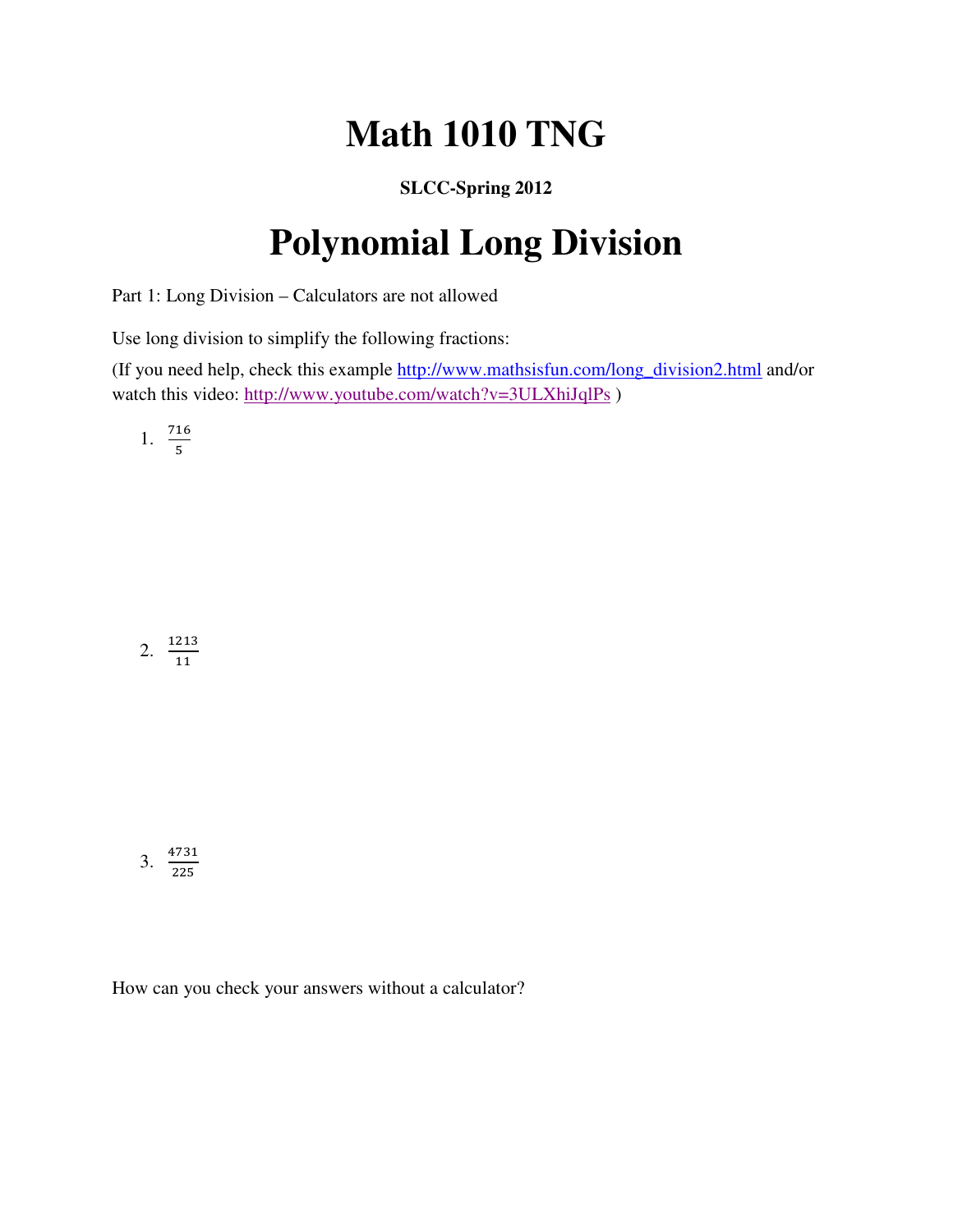## Part 2: Polynomial Long Division

Steps:

The first three steps are similar to the process you used in part 1:

- the denominator goes first,
- $\bullet$  then a ")",
- then the numerator with a line above

Similarly to the process you used in part 1, you need to Divide -Multiply – Subtract:

- Divide the first term of the numerator by the first term of the denominator, and put that in the answer.
- Multiply the denominator by that answer, put that below the numerator
- Subtract to create a new polynomial
- Repeat, using the new polynomial

 Go to http://www.mathsisfun.com/algebra/polynomials-division-long.html to see a few examples and/or watch http://mathvids.com/lesson/mathhelp/115-polynomial-long-division .

 Now, use polynomials long division to simplify the following rational expressions and check your answers:

4. 
$$
\frac{7x^3+16x^2+2x-1}{x+4}
$$